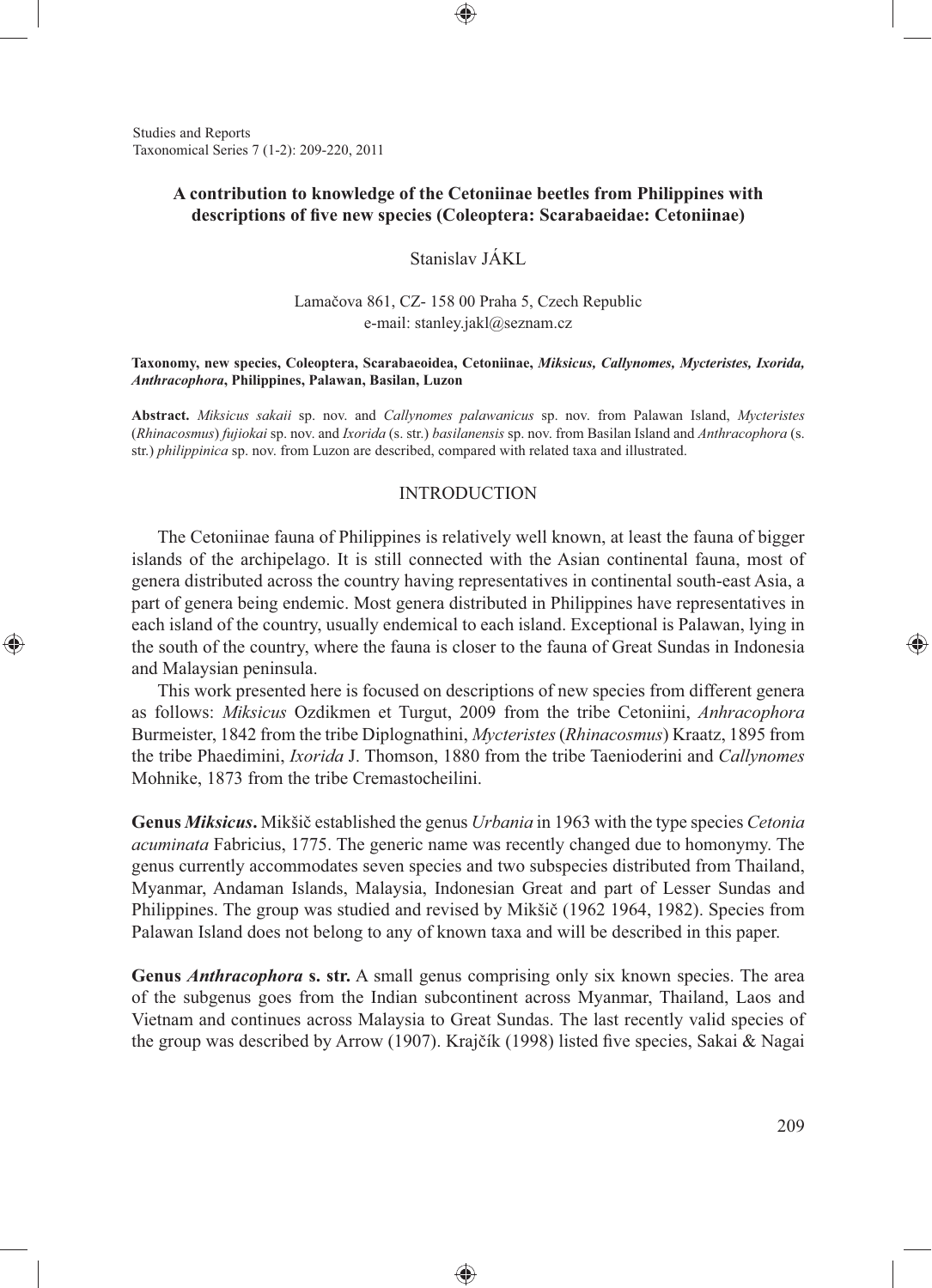(1998) reestablished one species, so the recent amount stays at 6 species. Until this time it has no representatives in Philippines. The species collected in Luzon belongs to unknown taxa and extends the distributional area of the subgenus hundreds kilometres to the north from its relatives occurring in Borneo, Sumatra and Java.

⊕

**Genus** *Mycteristes* **(***Rhinacosmus***)***.* Until now, species of the group are known only from the Mindanao Island in Philippines, one species is endemical to Borneo (both parts, Malaysian and Indonesian) and one species is known from Java. The last author, who studied this group and described new taxa was Krikken (1979). A single male collected in Basilan Island differs from all the species recently known. It seems that other novelties from the group might be expected on other interconnecting islands between Mindanao and Borneo. Description of the species from Basilan Island is given here.

**Genus** *Ixorida* **s. str.** The genus was established by J. Thomson in 1880 with the type species *Macronota mouhoti* Wallace, 1868. Mikšič (1970, 1976) and Arnaud (1989) worked on the group during the last few decades. The group recently accommodated eight species and one subspecies. Four species are distributed in continental Asia, three in Phillippines and one in Sulawesi (Indonesia). Single specimen of *Ixorida* s. str. collected in Basilan Island is still connected with two other black species from Mindanao and Luzon, but anyway differs in various aspects and will be described in the taxonomical part of the work presented here.

**Genus** *Callynomes***.** Except *Callynomes minettii* Antoine, 2000 occurring in Borneo, all other representatives of the group are endemical to Philippines. After Krikken (1980), another two authors studied the group, respectively Sakai (1997) and Antoine (2000). Until now there were no records of *Callynomes* from Palawan, that should logically belong to the distributional area of the genus. Some time ago, the present author received one specimen of unknown *Callynomes* from the mentioned island. Besides that, one additional specimen was found in collection of well known Cetoniinae specialist Kaoru Sakai (Tokyo, Japan). Both specimens are identical and belong to unknown species, which will be described below.

⊕

## MATERIAL AND METHODS

The specimens were measured from the anterior margin of clypeus to the apex of elytra. Genitalia of all available males were dissected, aedeagus glued and pinned underneath the specimen. All the holotype specimens bear red labels with printed species name and symbol for the sex. They are deposited in author´s collection (SJCP).

## DESCRIPTIONS

## *Miksicus sakaii* **sp. nov.** (Figs 1-5)

♠

**Type locality.** Philippines, Palawan, Puerto Princesa.

**Type material.** Holotype (♂) labelled: Puerto Princesa, Palawan, Philippines, x-xii.1988, (SJCP).

210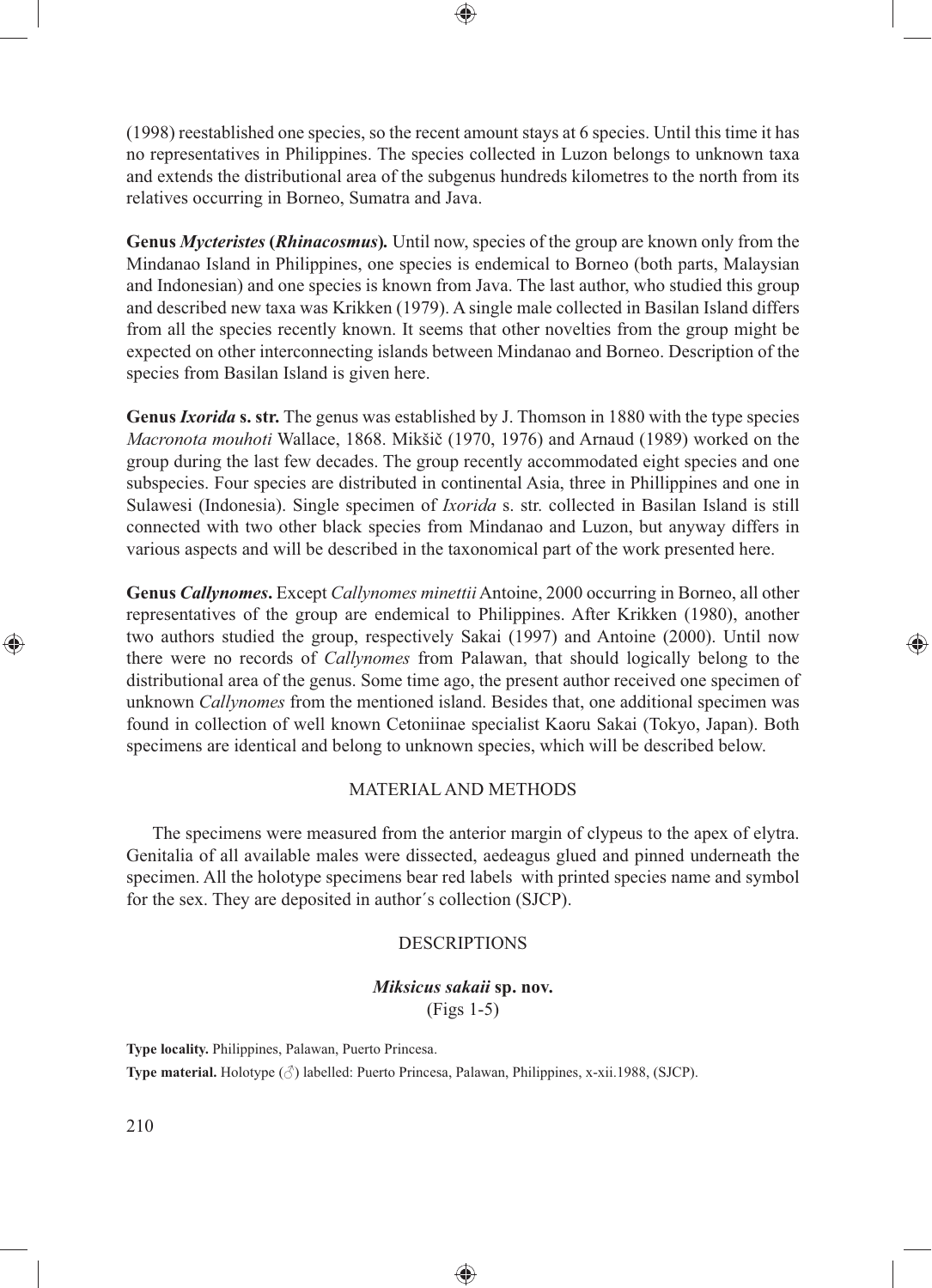**Description of holotype.** Length of the holotype 13.2 mm, maximum humeral width 6.8 mm. The body bronze coloured with whitish tomentum maculation, shape of body elongated, parallel.

⊕

Head. Bronze coloured, moderately shining, widest at its anterior third. Frons with whitish setation, clypeus glabrous. Frontal middle line developed. Punctures deep and large, diameters of punctures irregularly shaped, always wider than interspaces. Apex of clypeus slightly elevated, indistinctly emarginated. Antennae moderately long, pedicel blackish, club brownish. Scapus robust, wide. Setation yellowish.

Pronotum. Bronze coloured with mild metallic lustre.From base sharply narrowing to apex. Lateral margins bordered throughout length, bazal margin unbordered. Except of middle line and bazal margin with developed beige ornamentation, yellowish setation and deep punctation. Punctation thin, but deep, most of punctures semicircularly shaped. Lateral margins striolated, covered by dense yellowish setation. Large part of posterolateral margins covered with beige tomentum, anterolateral margins with six smaller tomentum patches. Apical half with two rows of adjoining tomentum patches running longitudinally beside sides of middle glabrous line. Pair of whitish tomentum maculae placed at the middle part and base.

Scutellum. Large, bronze, immaculate, impunctate. Base wide, apex obtusely rounded.

Elytra. Brownish to bronze, shining, with abundant beige maculation. Each elytron with two depressions, one at humerus, second between sutural ridge and juxtolateral costae. Both depressions and apex covered with black-brown basic tomentum. Humeral impression with semicircular punctures, each bearing one seta and several whitish tomentum patches. Discal impression with four striolate lines almost parallel, intervals with abundant, irregularly shaped whitish maculae, especially anteriorly. Lateral sides with dense, semicircular punctures, each bearing moderately long yellowish seta, whitish maculation also abundant, especially near lateral margins. Prescutellar area immaculate, only with few simple wavy punctures, each bearing short seta. Subhumeral emargination rather deep, deepest point at the level of metepimeron. Humeral calli not developed, apical calli obtuse with dense striolation. Apex with developed striolation, numerous whitish patches and short, yellowish setation. Sutural ridge sharply elevated at apical half, its termination very sharp, protruding over apex of elytra.

⊕

Pygidium. Dark green to bronze, semicircular. Uniformly, densely striolate with abundant beige tomentation at sides.

Ventrum. Abdomen and metasternum olive green, prosternum and mentum black. Lateral margins of ventrites, metasternum (except of middle part), prosternum and mentum covered with yellowish setation. Ventrites 3. - 6. with small white tomentum patch at the lateral margins, metasternum with larger white tomentum also laterally placed. Medial furrow of abdomen indistinctly developed. Mesometasternal process moderately big, flat, semicircular with few very fine punctures, apex covered with yellowish setation.

Legs. Femurs black with green lustre, tibia brownish with metallic lustre, tarsi black. Femurs and tibia with abundant setation, inner sides of meso and metatibia with brushes of longer whitish setation. Protibia tridentate, posterior dent small and obtuse. Meso and metatibia not carinate, slightly curved to inner sides.

♠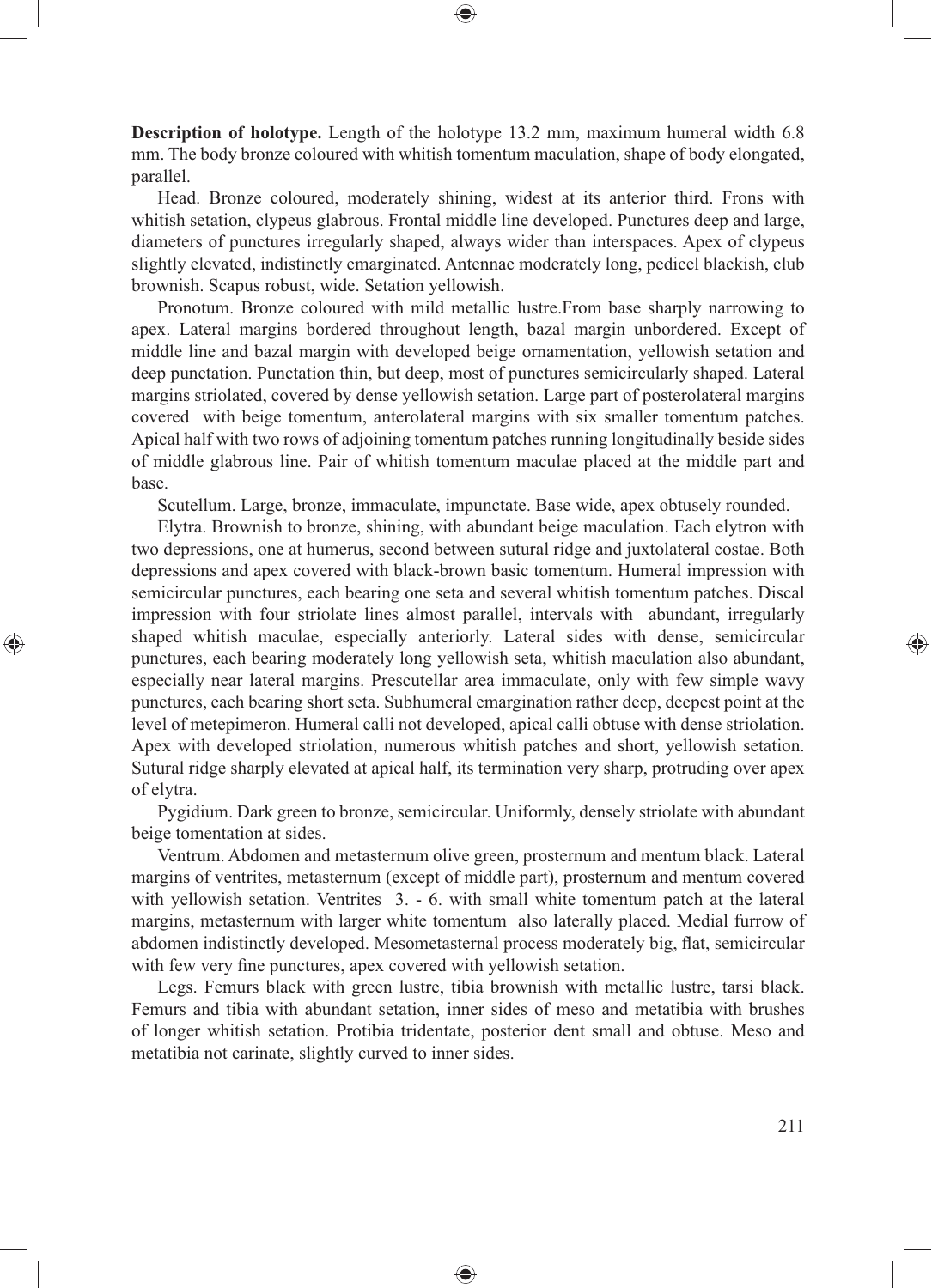Genitalia. (Figs 4-5) Apex of paramere with typical fork, sides of the fork rounded, reminding of species from Indonesia. Both species known from Philippines with parallel apical sides of parameres.

⊕

**Variation and sexual dimorphism.** Only holotype male specimen is known.

**Differential diagnosis.** Two species of *Miksicus* are described from Philippines. From *Miksicus balthasari* Mikšič, 1962, described from Barbatan Island, the newly described species differs by its general shape of the body, which is narrower and sides parallel, by the abundant beige tomentation of posterolateral margins of pronotum, by a different composition of elytral and pygidial tomentation and by a very different shape of the paramere fork, parallel in the *Miksicus balthasari*, but rounded by the newly described species. From *Miksicus arrogans* Wallace, 1868, described from Luzon, the newly described species differs mainly by the composition of black-brown basic tomentum, which covers almost whole dorsum by the *Miksicus arrogans*, but is limited to elytral impressions only in the newly described species. A different composition of the beige tomentation of pronotum and elytra is also characteristic. The shape of the paramere fork, which is rounded in the newly described species and parallel in *Miksicus arrogans* also differentiates the two species one from another.

**Etymology.** Devoted to Kaoru Sakai (Tokyo, Japan), who kindly supplied the author with many interesting Cetoniinae specimens from Palawan Island.

**Distribution.** Philippines, Palawan Island, Port Princesa.

*Callynomes palawanicus* **sp. nov.** (Figs 6-10)

⊕

**Type locality.** Philippines, Palawan Island, Mt. Salakot, 800 m alt., N 9 51' E 118 38'. **Type material**. Holotype (♂) labelled: PALAWAN - PHILIP., SALAKOT Mt., H=800m, 9 51'N 118 38'E, 10-27. ii.2000, Gorbachev & Siniaev leg., (SJCP).

**Description of holotype.** Holotype length 14.2 mm, maximum humeral width 6.2 mm. Black, opaque, parallel-sided. Decorated with dark ochre microtrichiae.

Head. Head black with very dense, circular, uniform punctation. Widest at 4/5 of length. Except apical margin covered with brown-ochre microtrichiae. Clypeus semicircular, rather highly elevated. Antennae brownish with ginger setation. Scapus large, from base conically widening to apex, its length almost same as the rest of pedicel. Club shorter than pedical.

Pronotum. Velvety black, opaque. From the base mildly widening to apex, widest approximately at its two thirds of length, from the widest point rather sharply narrowing to apex. Anterolateral margins with sharp emargination. Basal margin gently, regularly rounded. Punctures circularly shaped, sparser compared to those on pronotum. Diameters of punctures smaller than on pronotum, interspaces between punctures several times longer than puncture diameter length. Lateral margins with ochre-brown microtrichiae, anterior margin, except the middle part also decorated with similarly coloured tomentum. Other two pairs of ochrebrown microtrichiae: one pair anteriorly – below middle part of anterior margin, another pair posteriorly near base.

◈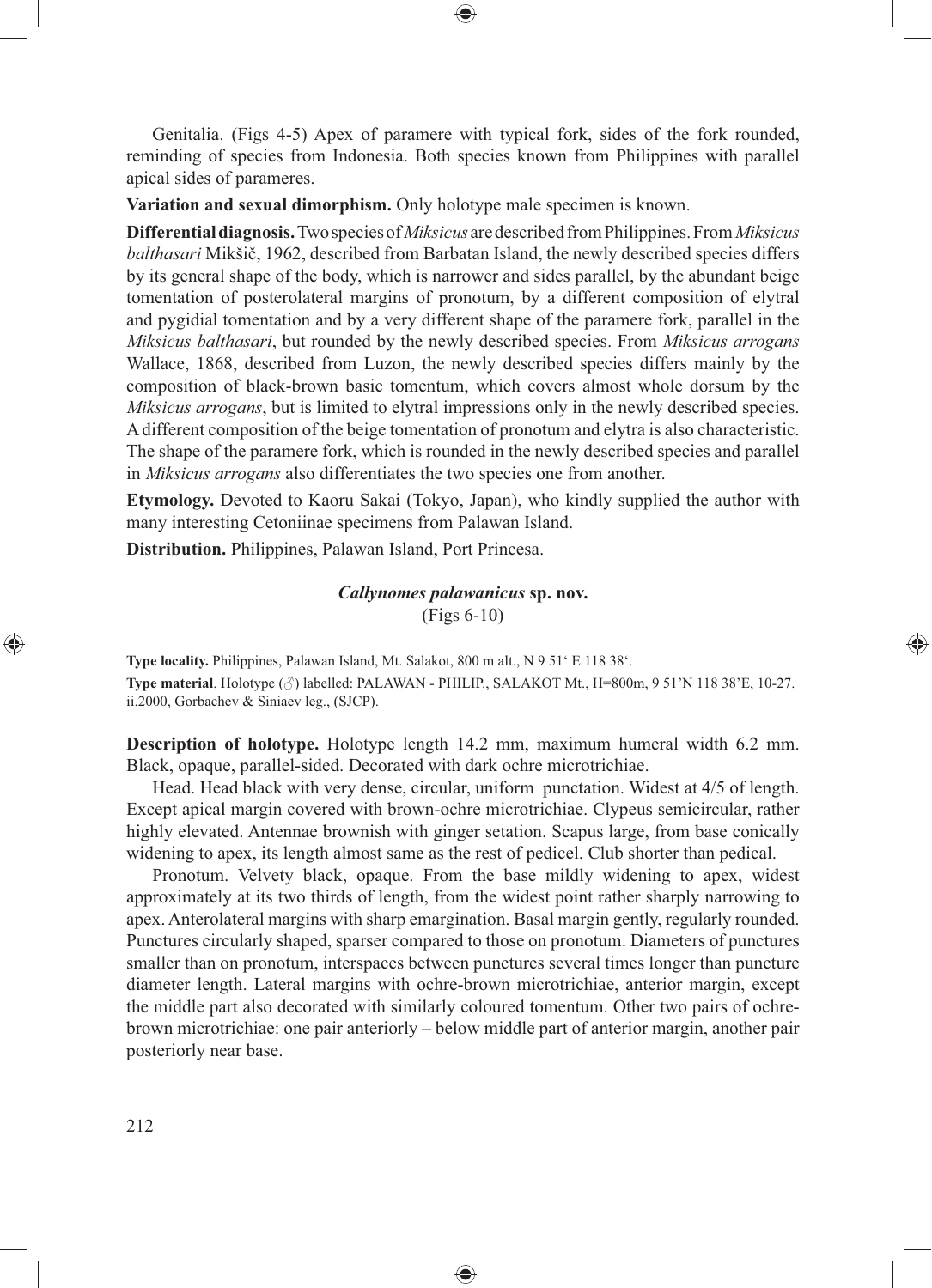Scutellum. Velvety black, immaculate and impunctate. Apex elongated, very sharp.

Elytra. Black, opaque, parallel-sided, decorated with brown-ochre microtrichiae. Almost flat, but slightly depressed at mid. Humeral and apical calli not developed. Subhumeral emargination shallow, but distinct. Punctation rather dense, middle part with horse-shoe shaped punctures, lateral ridge with smaller and more condensed punctures. Posterior third with two longitudinal striolate lines beside sutural ridge. Apex with fine, rather dense, circularly shaped striolae. Each elytron with several small tomentum patches, three placed approximately at anterior third beside lateral margins, one, tiny maculae placed shortly below apex of scutellum, beside sutural ridge, one pair approximately at half of length, also beside sutural ridge, 6-8 tiny patches at posterior third beside lateral margins, 3-4 tiny patches at posterior third beside sutural ridge, 4-5 tiny patches almost at elytron apex beside lateral margin and last slightly bigger at humeral calli. Apex with very short yellowish setation.





Figs 1-5. *Miksicus sakaii* sp. nov.: 1 habitus dorsal aspect; 2- habitus ventral spect; 3- habitus lateral aspect; 4-<br>aedeagus; 5- aedeagus lateral aspect.



⊕



Figs 6-10. *Callynomes palawanicus*  sp. nov.: 6- habitus dorsal aspect; 7- habitus ventral spect; 8- habitus lateral aspect; 9- aedeagus; 10 aedeagus lateral aspect.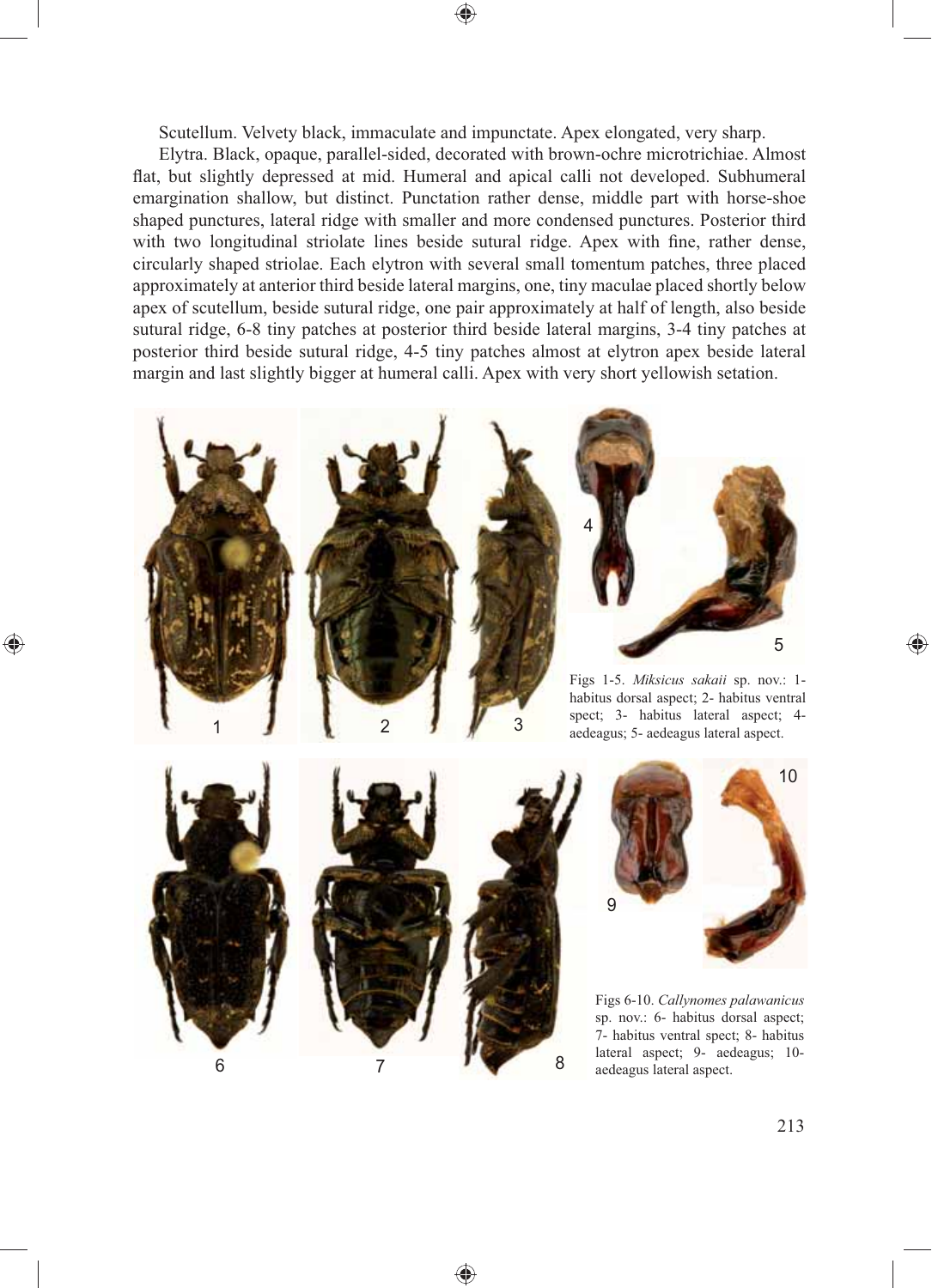$\bigoplus$ 







Figs 11-15. *Mycteristes* (*Rhinacosmus*) *fujiokai* sp. nov.: 11- habitus dorsal aspect; 12- habitus ventral spect; 13- habitus lateral aspect; 14- aedeagus; 15- aedeagus lateral aspect.



 $\bigoplus$ 





13



 $\bigoplus$ 

Figs 16-20. *Anthracophora* (s. str.) *philippinica* sp. nov.: 16- habitus dorsal aspect; 17- habitus ventral spect; 18 habitus lateral aspect; 19- aedeagus; 20 aedeagus lateral aspect.





◈



Figs 21-25. *Ixorida* (s. str.) *basilanensis* sp. nov.: 21- habitus dorsal aspect; 22- habitus ventral spect; 23- habitus lateral aspect; 24 aedeagus; 25- aedeagus lateral aspect.

214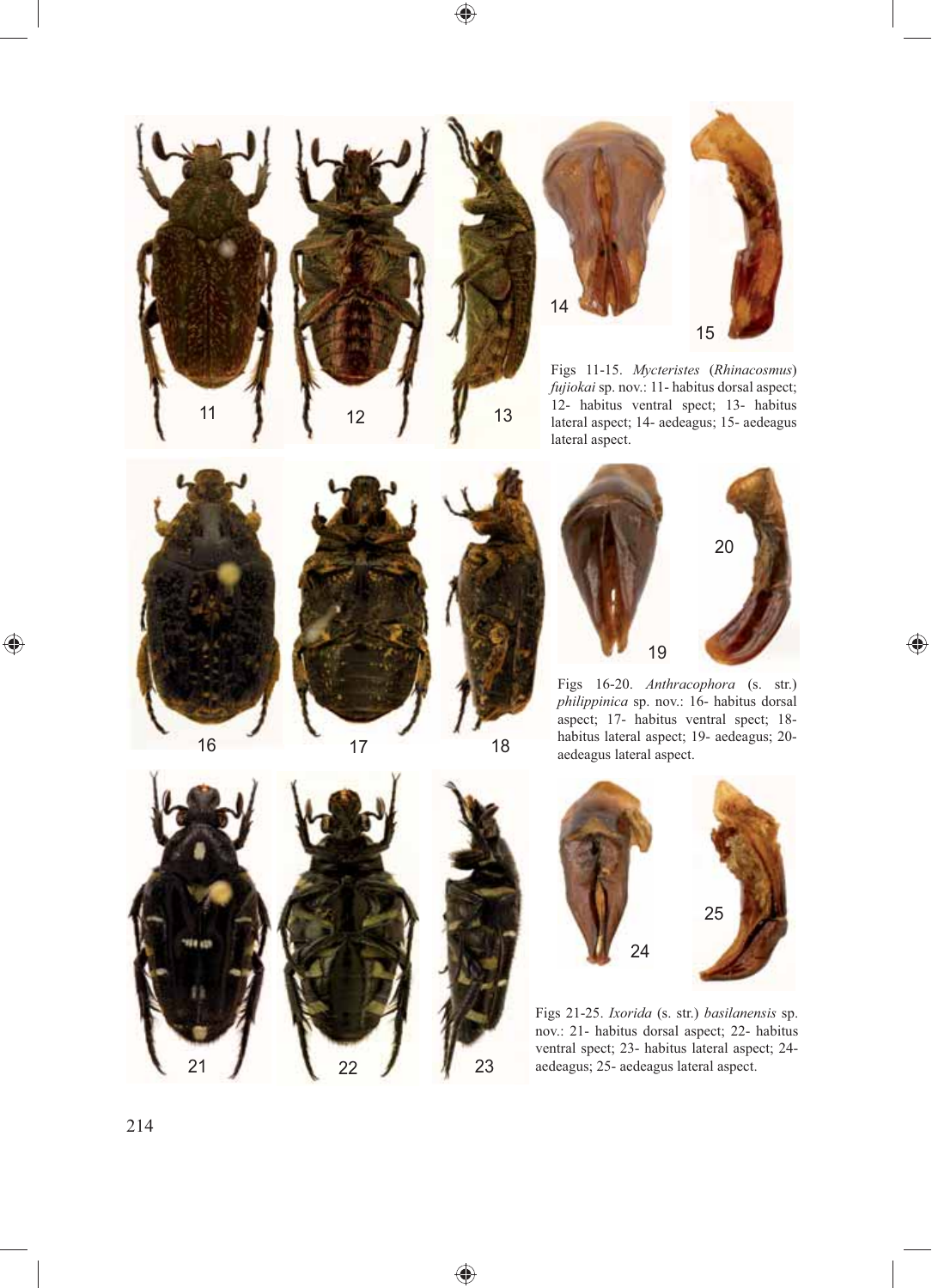Pygidium. Blackish with abundant, short, yellowish setation. Punctation dense with horseshoe shaped punctures. Apically protruding, apex turned upward. Spiracles of propygidium black, glabrous, reflected.

⊕

Ventrum. Abdomen black with abundant golden-ochre microtrichiae. Posterior margin of each ventrite decorated with this tomentum throughout the length, by 1. - 3. ventrites tomentum covering also whole mid part. Middle parts with simple punctation, laterally punctation denser with horse-shoe shaped punctures. Medial furrow shallow, but visible. Metasternum black, reflexed, punctation with horse-shoe shaped punctures, anterolateral and lateral parts with golden-yellow tomentation. Mesometasternal process gracile, keel-shaped. Prosternum and mentum black, bearing short yellowish setation.

Legs. Black, moderately long, bearing dense yellowish setation. Posterior parts of femurs and coxae with ochre-golden microtrichiae. Protibia unidentate. Meso and metatibia carinate at posterior third. Joints of tibia and tarsi completely covered with ochre tomentum.

Genitalia. (Figs 9-10) Paramere with rather deep emargination at the mid of length, upper part of paramere apex with obtuse protuberance.

**Variability and sexual dimorphism.** Only holotype male specimen is known.

**Differential diagnosis.** From *Callynomes minettii* Antoine 2000, occurring in Sabah, the newly described species differs by unidentate protibia, golden-ochre colour of microtrichiae (pale yellowish by the *Callynomes minettii*), different composition of dorsal and ventral tomentation, smaller size, reduced striolation of discal part of the elytra (in the *Callynomes minettii* discal part of elytra with numerous short, longitudinally running striolae lines), denser punctation of the head and pronotum and also by differently shaped paramere. From other representatives from Philippines, it differs by a complex of the following characteristics: unidentate protibia with deep emargination below the external dent, the smaller size, reduced tomentum decoration of dorsum and ventrum, sharply elongated spiracles of propygidium and different shape of genitalia.

**Etymology.** Named after the island of distribution.

**Distribution.** Philippines, Palawan, Mt. Salakot.

*Mycteristes* **(***Rhinacosmus***)** *fujiokai* **sp. nov.** (Figs 11-15)

**Type locality.** Philippines, Basilan Island.

⊕

**Type material.** Holotype (♂) labelled: Basilan Is., PHILIPPINES, 20-30.iv.1993, (SJCP).

**Description of holotype.** Holotype length 14.5 mm, maximum humeral width 7.00 mm. Body bicoloured, ovally elongated, finely reflected.

Head. Dark grassy green, parallel-sided. Frons with three glabrous lines: one shorter bordering with base, two longer laterally running to level of scapus. Punctation dense and deep, except three glabrous lines. Yellow setation long and dense. Lateral sides of clypeus with declivity visible from above. Apical margin of clypeus elevated, shallowly emarginated. Antennae elongated, colouration brownish, tip of club light brown. Pedicel about as long as club.

♠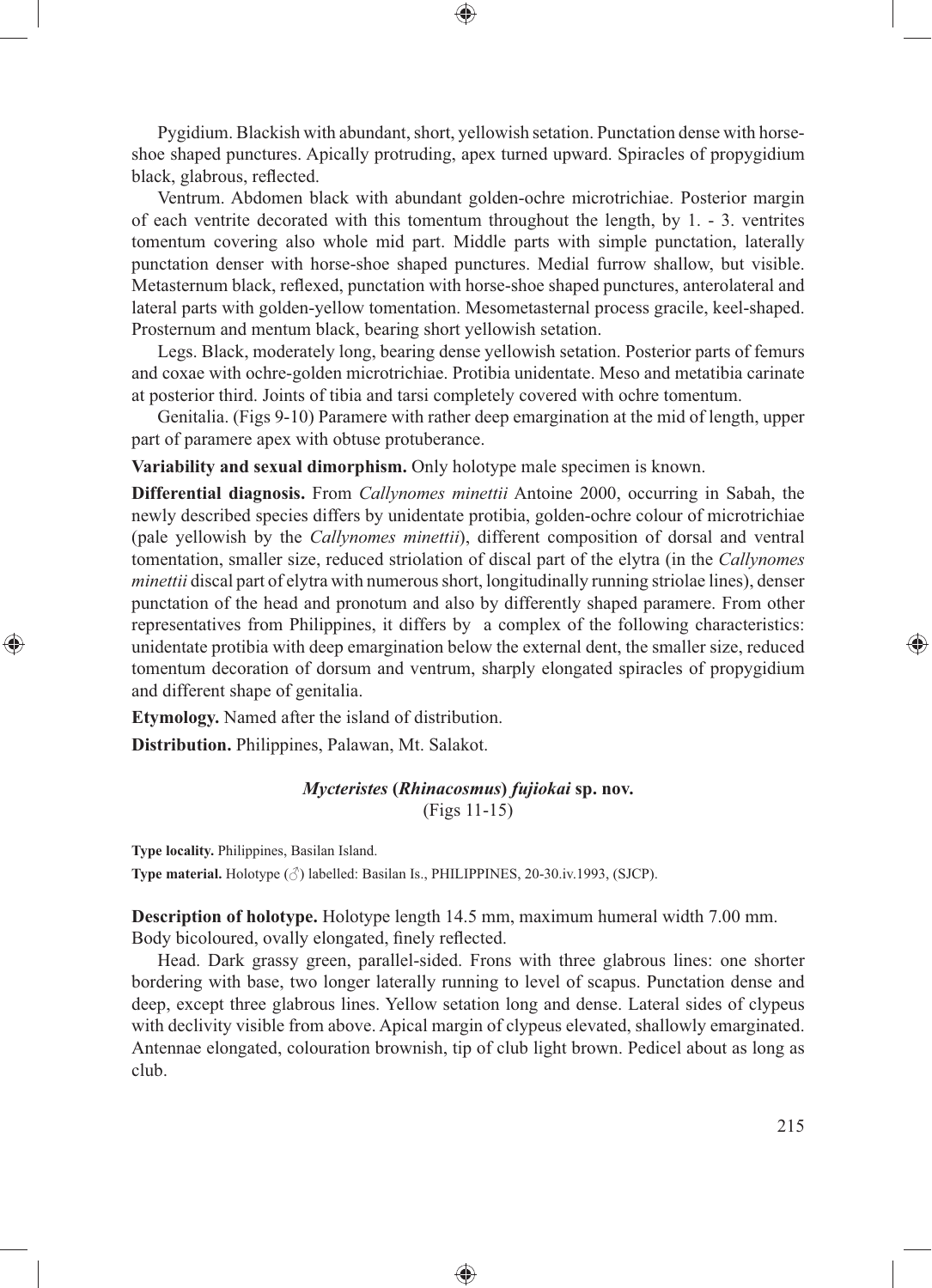Pronotum. Dark grassy green, covered with basic tomentum. Widest at posterolateral margins, from here lightly narrowing to apex, from approximately anterior third narrowing sharply. Punctation of disc very thin and simple. Anterior, lateral margins and mid-basal depression with dense striolation covered by moderately long yellowish setae. Lateral margins bordered, border not reaching posterolateral margins.

⊕

Scutellum. Grassy green, impunctate. Base and apex with striolae lines covered by yellowish setae.

Elytra. Middle part dark green, lateral sides and apex brownish. Prescutellar part and juxtosutural costae glabrous, impression between sutural ridge and juxtolateral costae with dense longitudinal striolation, humeral and subhumeral area striolated, lateral ridge with horse-shoe shaped punctures, apex striolated. Yellow setation developed throughout elytra length, except glabrous part of prescutellar area and juxtosutural costae. Humeral and apical calli obtuse. Subhumeral emargination not developed. Sutural ridge almost flat, not protruding over elytra apex.

Pygidium. Semicircular, with dense uniform striolation and yellowish setation.

Ventrum. Light brown with strong metallic reflection. Abdominal groove rather deep and wide. Ventrites covered by yellowish setation. Posterior part of metasternum with dense striolation and setation, mid and lateral parts with punctation and long setae, middle line glabrous, strongly reflected. Mesometasternal process with few setae at base, rest of surface glabrous, its termination rounded. Prosternum and mentum brownish with long yellow setation.

Legs. Moderately elongated, femurs and tibia green to brown with strong metallic lustre. Tarsi black, claws brownish. Protibia tridentate, all three external dents well developed and very sharp. Metatibia with short carina at posterior third. Yellow setation abundant.

⊕

Genitalia. (Figs 14-15) Inner part of paramere not with typical widening apex as with other representatives in region.

**Variation and sexual dimorphism.** Only the holotype male is known.

**Differential diagnosis**. The newly described species seems to the author as an interconnecting species between species flying in Borneo (Indonesia) and Mindanao (Philippines). It shares some characteristics of *Mycteristes* (*Rhinacosmus*) *inermis* Janson, 1903 and Philippines species, especially *Mycteristes* (*Rhinacosmus*) *knirschi* Schurhoff, 1933. From *Mycteristes* (*Rhinacosmus*) *inermis* it differs by its shape of the apical margin of clypeus, which is straight and mildly elevated in the newly described species, but sharply elevated in *Mycteristes* (*Rhinacosmus*) *inermis* and this elevated part is not straight, but sharply narrowing to the apex. The lateral declivity of the head of the Borneo species is robust and protruding outwards, in the newly described species visible from above but much narrower. From *Mycteristes* (*Rhinacosmus*) *knirschi* it can be distinguished by not so elongated tibia and tarsi, by the two posterior, external dents of protibia, which are big and sharp in the newly described species, but very small and obtuse in *Mycteristes* (*Rhinacosmus*) *knirschi*, the species from Philippines is also rather bigger in size and its setation is much shorter than the newly described species. Finally the shape of paramere of the novelty from Basilan Island is completely different from his relatives flying in Borneo and Mindanao, apex of inner edges of parameres running almost parallelly, tip of paramere not circularly shaped as in its congeners.

♠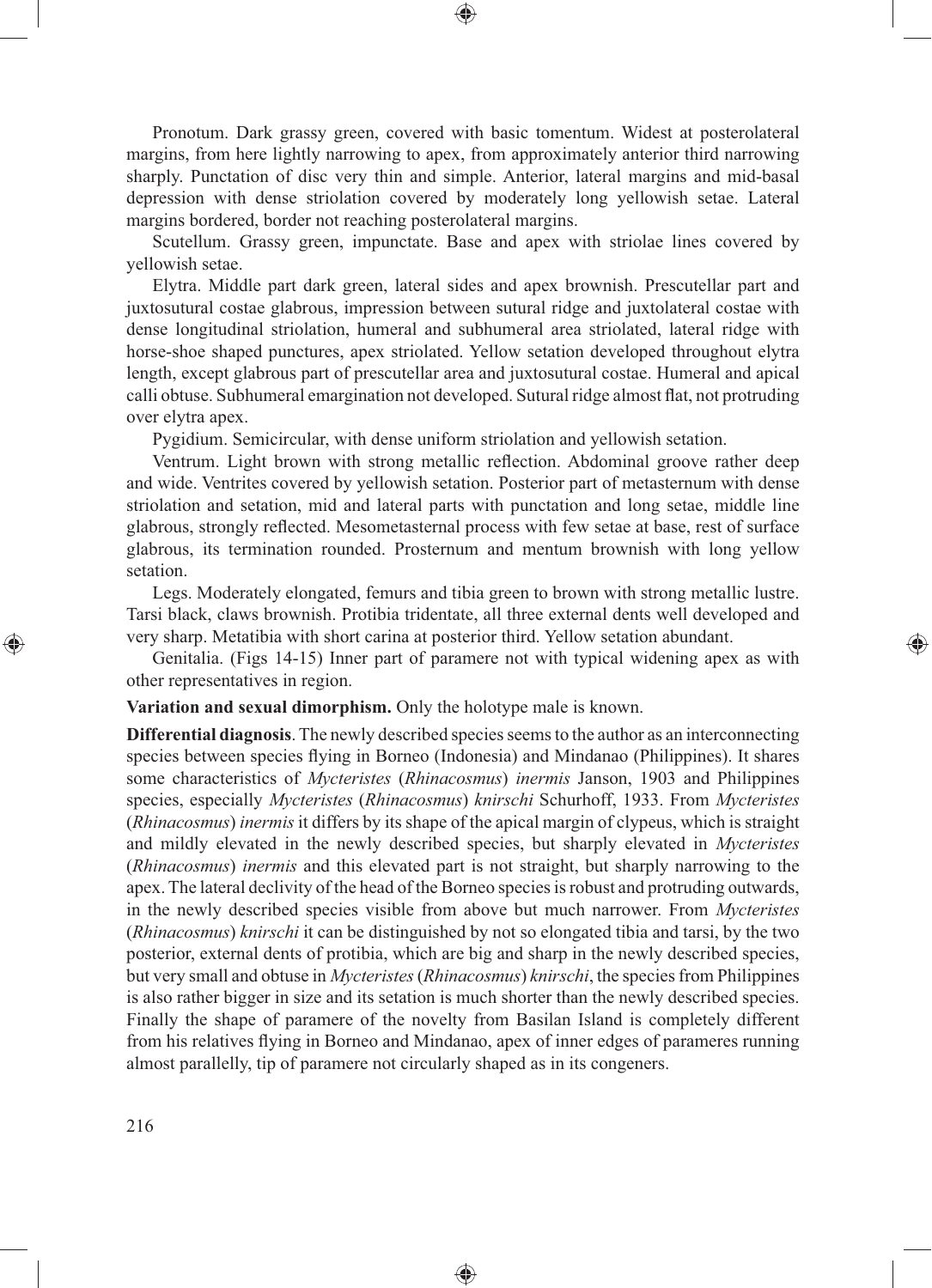**Etymology.** Named after Masayuki Fujioka (Tokyo, Japan), great specialist in Rutelinae, who kindly supplied me with the specimen.

⊕

**Distribution.** Philippines, Basilan Island.

⊕

# *Anthracophora* **(s. str.)** *philippinica* **sp***.* **nov***.* (Figs 16-20)

**Type locality.** Philippines, N. Luzon, Mt. Province. **Type material.** Holotype (♂) labelled: N. Luzon, Mt. Province, viii.1993, native collectors, (SJCP).

**Description of holotype.** Holotype length 18.4 mm, maximum humeral width 9.8 mm. Velvety black, opaque, decorated with ochre coloured tomentation.

Head. Black, covered by basic black tomentum and decorated with ochre microtrichiae. Punctation of frons and especially clypeus dense, diameters of punctures larger than interspaces. Posterolateral margins and whole clypeus covered by ochre microtrichiae. Widest point shortly in front of anterolateral angles. Apex of clypeus simply straight with border. Short setation present, especially at clypeus. Antennae black, moderately long with big scapus, its setation yellowish.

Pronotum. Black with ochre microtrichiae ornamentation. Widest at point of posterolateral margins, from this point narrowing to apex. Lateral sides with two emarginations, one between posterolateral margins and mid length, second below anterolateral margins. Lateral sides covered with basic velvety black tomentum, rest of surface also black, but glabrous, with mild shine and not covered with basic tomentum. Lateral parts decorated with patches of ochre-brown microtrichiae, near lateral margins microtrichiae uninterrupted, present throughout whole length. Punctures large, circularly shaped, density higher at lateral sides. Setation not developed.

Scutellum. Large, triangulate. Velvety black with basic tomentum. Base, lateral sides and apex with ochre-brown microtrichiae.

Elytra. Black with ochre-brown microtrichiae tomentation. Except humeral calli and flat prescutellar costa, covered with velvety basic tomentum. Each elytron with abundant striolation and ochre-brown tomentation. Discal part with four longitudinally running striolate lines, lateral sides with mixture of horse-shoe shaped punctures and irregularly running short striolae lines, apex with horse-shoe shaped punctures. Numerous ochre-brown patches of microtrichiae distributed irregularly throughout elytra surface. Apex and apical calli covered with brushes of ochre-brown setation. Sutural ridge flat, not protruding over elytra apex. Humeral and apical calli obtuse.

Pygidium. Black, untomented. Apex and lateral parts with abundant ochre-brown microtrichiae. Lateral sides slightly impressed.

Ventrum. Abdomen black decorated with ochre microtrichiae irregular patches. Microtrichiae covering ventrum and legs generally lighter than dorsal microtrichiae tomentum. Each ventrite with 3-4 transversally running rows of semicircular punctures and irregularly shaped microtrichiae patches placed at anterior margins. Maculation of first and second ventrite much more abundant than others. Metasternum with large semicircular or circular

◈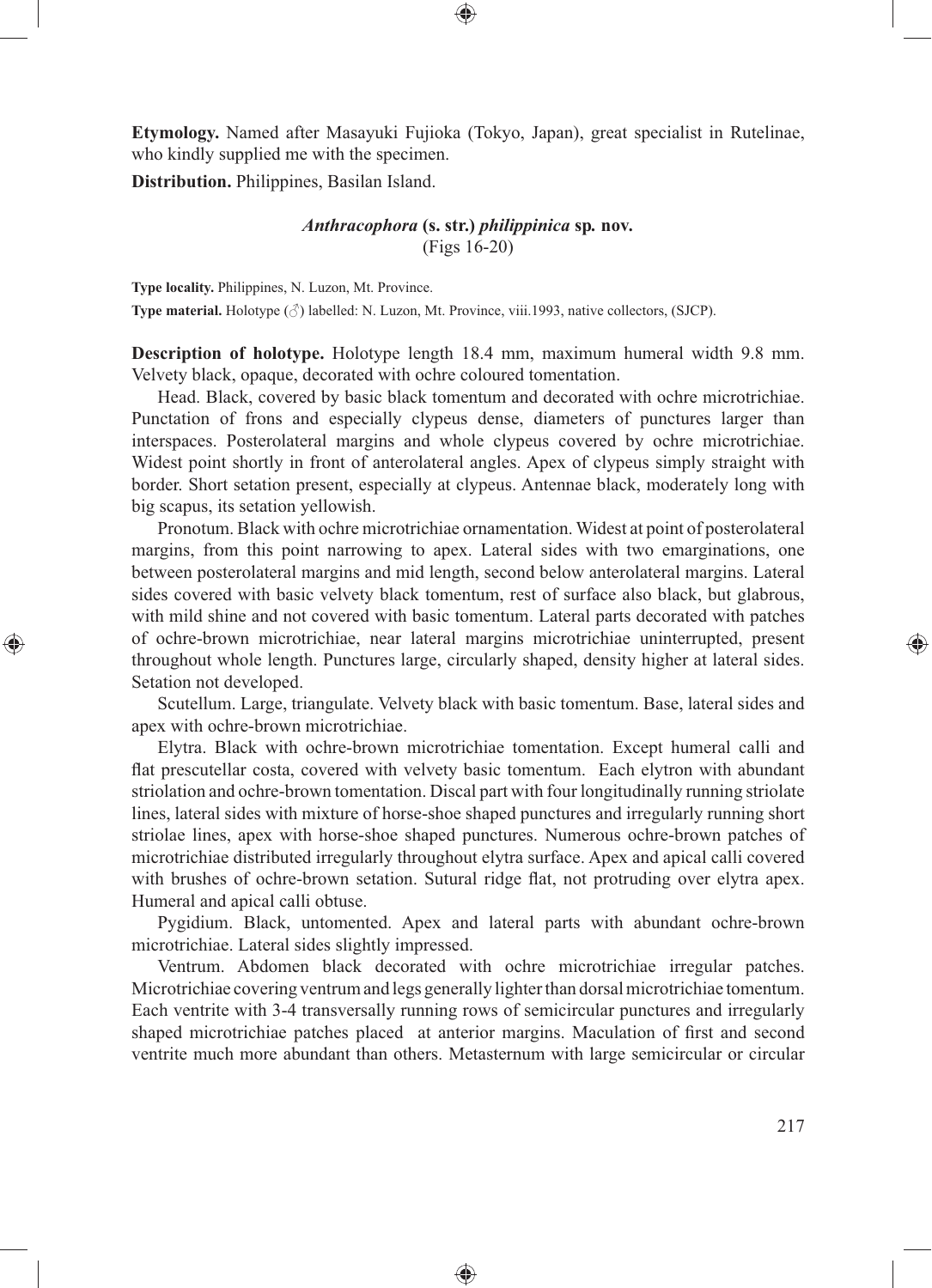punctures fi lled with ochre tomentum, its anterior margin with large maculae. Mesometasternal process simple, obtusely conical, apex covered by ochre tomentum. Prosternum and mentum with wavy punctures, completely covered by ochre microtrichiae.

⊕

Legs. Short, black. Femurs and tibia almost completely covered by ochre tomentum. Tarsi black with ochre tomentum at posterior fourth. Protibia bidentate. Meso and metatibia carinate between posterior third and half.

Genitalia (Figs 19-20).

**Variability and sexual dimorphism.** Only holotype male specimen is known.

**Differential diagnosis**. The closest allied species in the group is *Anthracophora borneensis* Kraatz known from Borneo and Sumatra. It differs from the newly described species by its different dorsal coloration, which is dark olive to bronze, but velvety black to dark brown in the species from Philippines, by the different colour of microtrichiae, which are beige in *A*. *borneensis*, but ochre-brown in the new species. Glabrous parts of pronotum (not impressed parts) are impunctate in *A*. *borneensis*, but deeply, circularly punctate in the new species. The pronotal incision in front of posterolateral angles is very deep in *A*. *borneensis*, but much shallower in the new species. In the *A*. *borneensis,* the posterior part of elytra with 2-3 wavy, longitudinally running striolate lines beside sutural ridge and 2 shorter striolate lines in front of lateral ridge; in the newly described species, the same part of elytra with 4 straight, parallel striolate lines and 2 outer lines consisting of adjoining horse-shoe shaped punctures. In the *A*. *borneensis,* there is dense beige-silver tomentation of legs and ventrum, but in the newly described species, there is ochre-brown, much thinner tomentum. The setation of pygidium, prosternum and mentum in *A*. *borneensis* is beige to whitish; in the new species, it is ochre-brown to golden-brown. Genitalia of the group are simple and almost uniform, significant difference between compared species can be seen only from profile, parameres in *A*. *borneensis* are shorter and apex is more obtusely rounded than in the newly described species.

**Etymology.** Named after the country of origin - Philippines. It is the first known representative of the genus from the archipelago.

⊕

**Distribution.** Philippines, Luzon, Mt. province.

*Ixorida* **(s. str.)** *basilanensis* **sp***.* **nov***.* (Figs 21-25)

**Type locality.** Philippines, Basilan Island.

**Type material.** Holotype (♂) labelled: Area Basilan Is., PHILIPPINES, 20-30.iv.1993, (SJCP).

**Description of holotype.** Holotype length 17.2 mm, maximum humeral width 8.1 mm. Body elongated, black with moderate lustre, decorated with white tomentum.

Head. Black, shining, widest at about two thirds of length. Punctation of frons denser than on clypeus, punctures diameters and interspaces approximately the same as on clypeus clypeus, interspaces shorter than puncture diameters on frons. Frons with glabrous, reflected mid line. Apex of clypeus impunctate, deeply incised, incision rounded. Setation blackish,

◈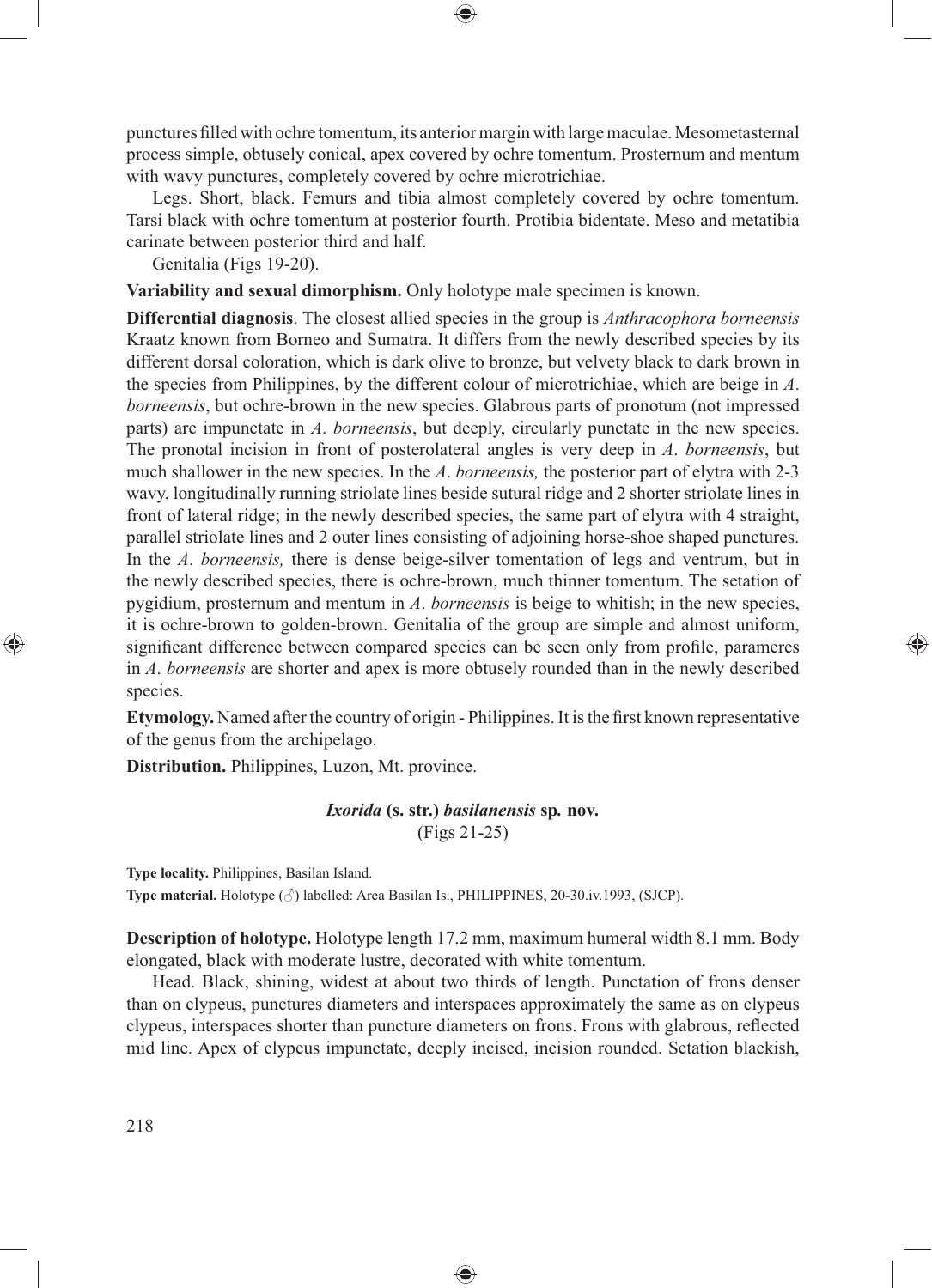rather long, denser on frons. Antennae moderately long, pedical black, club brownish. Length of scapus longer than other three segments. Setation of antennae yellowish.

⊕

Pronotum. Black, reflected, densely covered with long black setation. From base to about two thirds of length gently narrowing to apex, in anterior third narrowing sharply. Lateral margins with border. Basal margin and basal lobe impunctate, strongly reflected. Punctation uniform, dense. Diameters of circularly shaped punctures as long as interspaces. Each puncture bears blackish seta. Mid-basal part with depression and one white tomentum maculae placed at anterior part of depression.

Scutellum. Wide with elongated apex. Except apex and posterolateral margins covered with white tomentum.

Elytra. Black, reflected, decorated with white tomentum ornamentation. Between sutural and lateral ridges with longitudinal depression and four indistinctly developed intervals, but dense longitudinal striolation. Anterior margins of intervals with four white tomentum patches, each interval bearing one. Posterior margin of first interval also with white tomentum patch, other three untomented. Lateral ridge with two transverse maculae, one placed below humeral calli, second approximately at posterior third. Subhumeral part and juxtolateral costae with fine punctation. Lateral margins and apex densely striolated. Humeral calli impunctate, reflected, apical calli indistinct. Sutural ridge elevated at posterior third, its termination sharply pointed, protruding shortly behind elytra apex. Setation dense, blackish, covering whole surface, except of juxtolateral costae and humeral calli.

Pygidium. Black, opaque, densely wrinkled. Mid-anterior part decorated with white tomentum patch. Setation long, black.

Ventrum. Abdomen black, middle part impunctate, reflected. Medial furrow not developed. Ventrites 1, 2 and 4 laterally with belt of whitish tomentum. Black setation present only at lateral sides, part with white tomentum setation white. Metasternum black, reflected, anterior and posterior margins with white tomentum. Mid part impunctate and reflected, lateral sides with fine punctation and black or white setation. Mesometasternal process conical, apex obtusely rounded, not much protruding. Prosternum black, densely wrinkled and setose, its posterolateral margins with white tomentum. Mentum wrinkled with abundant setation, covered by white tomentum.

Legs. Moderately long, black, shining. Femurs with long, black setation at inner side, setation of tibia thinner. Protibia tridentate, posterior dent small, but sharp. Meso and metatibia not carinate.

Genitalia. (Figs 24-25) Paramere sharply narrowing to apex, terminated with circular tip.

**Variability and sexual dimorphism.** Only holotype male specimen is known.

**Differential diagnosis.** Newly described species stays very near to *Ixorida* (s. str.) *propingua*  Mohnike, 1873. Beside smaller size, indistinct carina of meso and metatibia (by *Ixorida propingua* with small, but distinct carina of meso and metatibia), slightly reduced tomentation of dorsum and ventrum, the main difference is between shapes of parameres. While the paramere apex of *Ixorida propingua* is terminated with gradually widening tip, paramere tip of the newly described species is simply circularly developed, not gradually widening.

◈

**Etymology.** Named after the name of Basilan Island.

⊕